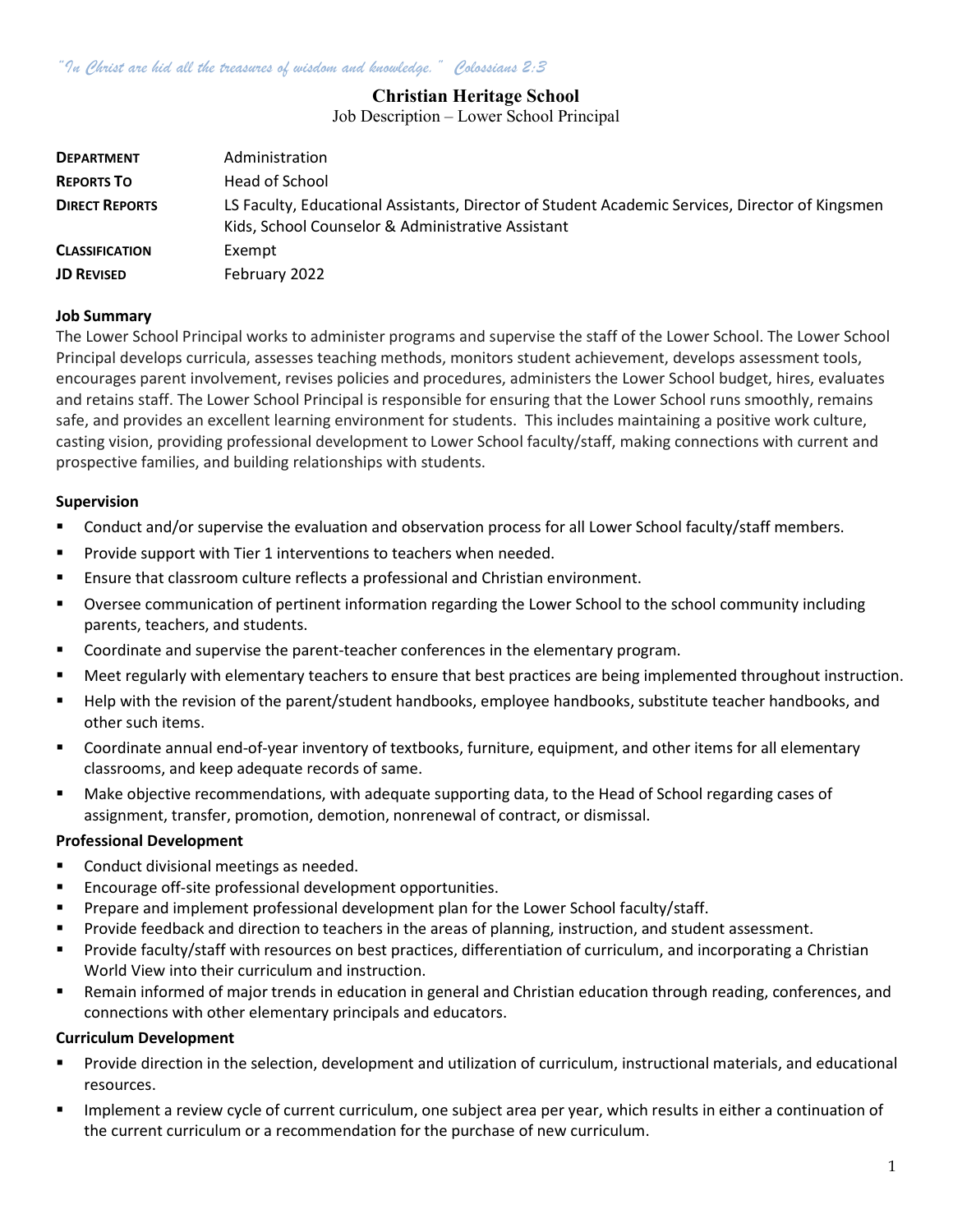Review curriculum through the lens of differentiation. Provide additional resources to support differentiation when needed.

# **Discipline**

- Assist teachers in holding students to Biblical standards for behavior.
- Determine appropriate consequences when warranted, per the Lower School Handbook.
- **If warranted, recommend expulsions to the Head of School.**
- Administer policy for promotion or retention of students in the Lower School.

#### Personnel

- **Inform Head of School of potential personnel needs.**
- Oversee recruitment and retention of all Lower School personnel.

#### Assessment

 Oversee the Lower School assessment program in the areas of assessment selection, scheduling, implementing, and data review.

# Admissions

- Review student applications to determine student acceptance for admission to CHS.
- In conjunction with the Director of Admissions, make decisions that are in the best interest of each grade level, utilizing faculty input as needed.
- In conjunction with the Director of Admissions, regularly review the admissions policies and prospective student files.

# Scheduling

- Schedule specials in art, music, physical education, library, computer science, and Spanish for Lower School classes.
- **Review teacher schedules to account for correct time allotment per subject area.**
- In coordination with the Director of Student Academic Services (SAS), supervise the implementation of academic services.

# Finance

- Aid in the preparation of the annual budget as it relates to the Lower School.
- Manage the Lower School budget, periodically reporting to the Director of Finance.

Please note this job description is not designed to cover or contain a comprehensive listing of activities, duties or responsibilities that are required of the employee for this job.

# Work Environment

The work environment characteristics described here are representative of those an employee encounters while performing the essential functions of the job. Reasonable accommodations may be made to enable individuals with disabilities to perform the essential functions. This job operates in a clerical, office setting. This role uses standard office equipment such as computers, phones, copy/scanning machines, and filing cabinets.

# Physical Demands

Maintain emotional control under stress. Ability to operate a motor vehicle for occasional travel for off-site meetings. Moderate physical effort required; frequently seated with freedom of movement. Mobility through the school is required. Normal lifting, carrying, reaching, pushing and pulling. Visual activity requiring close attention to paperwork and use of computer keyboard.

# Position Type and Expected Hours of Work

This is a full-time position, and typical work hours are Monday through Friday, 40 hours weekly. Frequent prolonged and irregular hours due to meetings and school events.